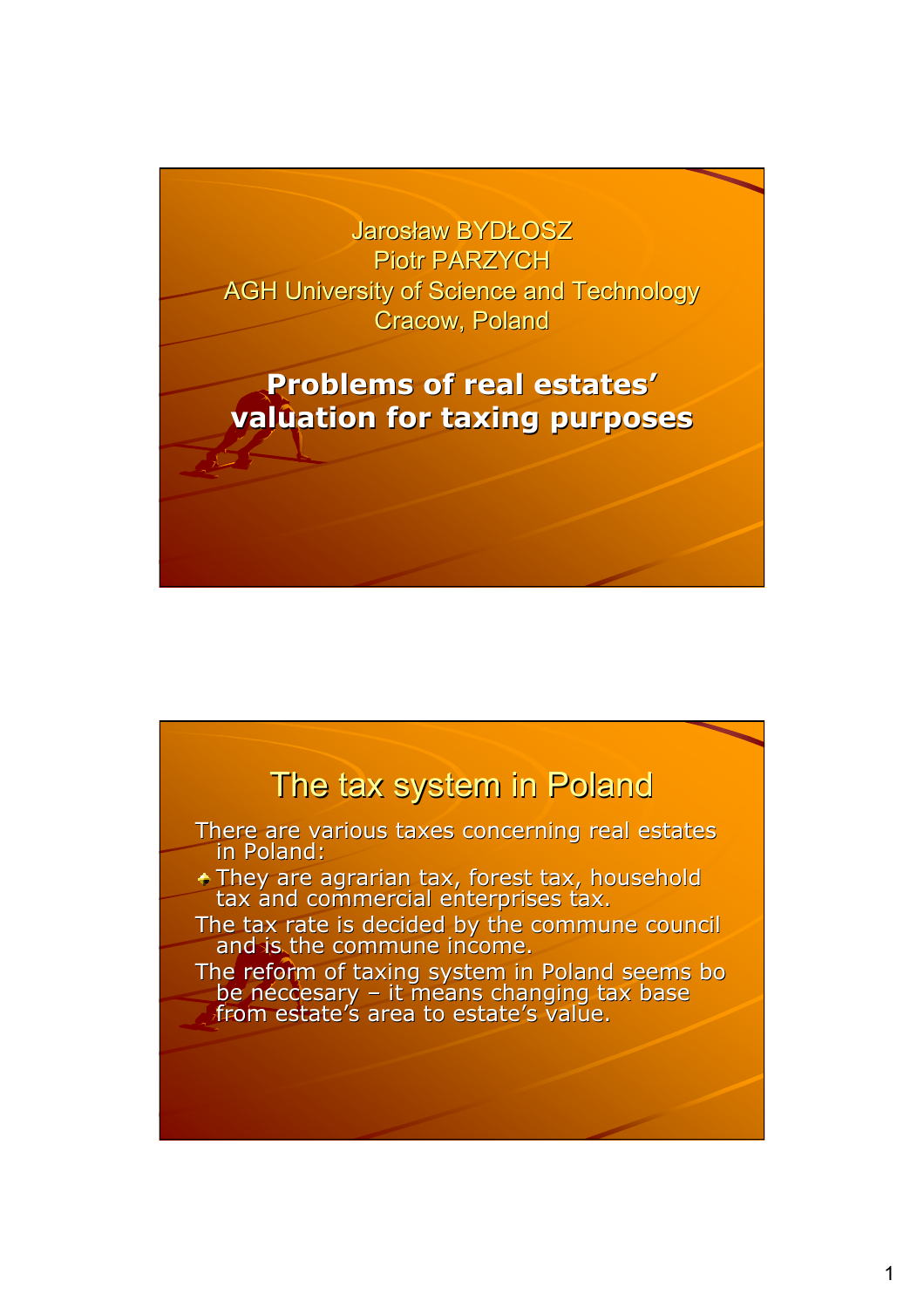## **The Land Register**

- $+$ The Land Register in Poland captures, keeps and reveals information
- concerning legal objects
- \* Nowadays, the Land Register's data are beeing migrated into electronic system, but they are often incomplete and out of date
- $\overline{\text{F}}$ The Land Register in Poland is managed by the courts of law

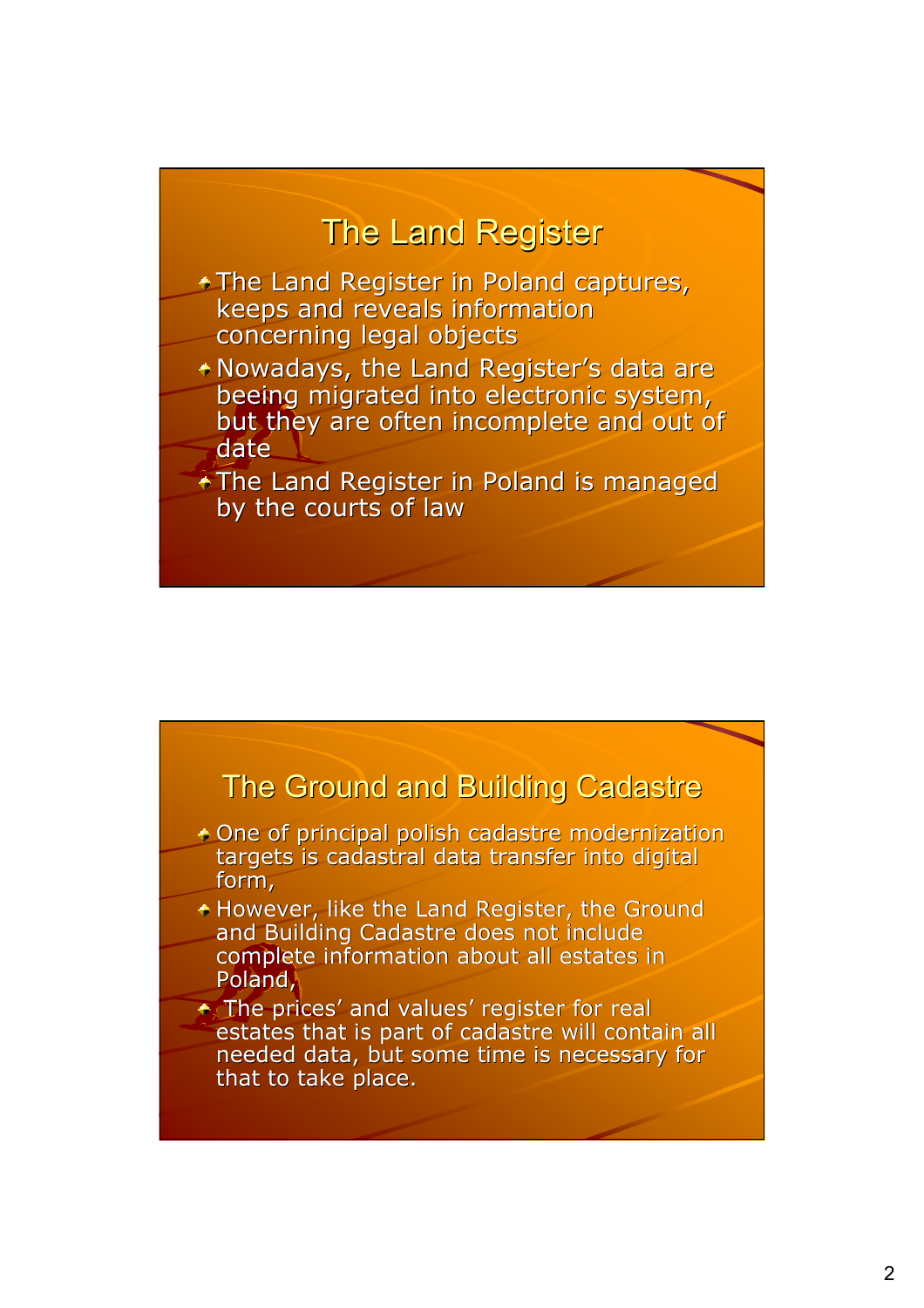## The market data analysis

 $\triangle$ The complete estate's price without specifying the price of land parcel and the price of building (buildings) is not very useful for mass appraisal or similar estates' valuation

+ It is necessary to divide estate's price into the prices of particular estate's components components

## The statistical models

 $+$  In the developed markets with numerous transactions the parametric models are possible for application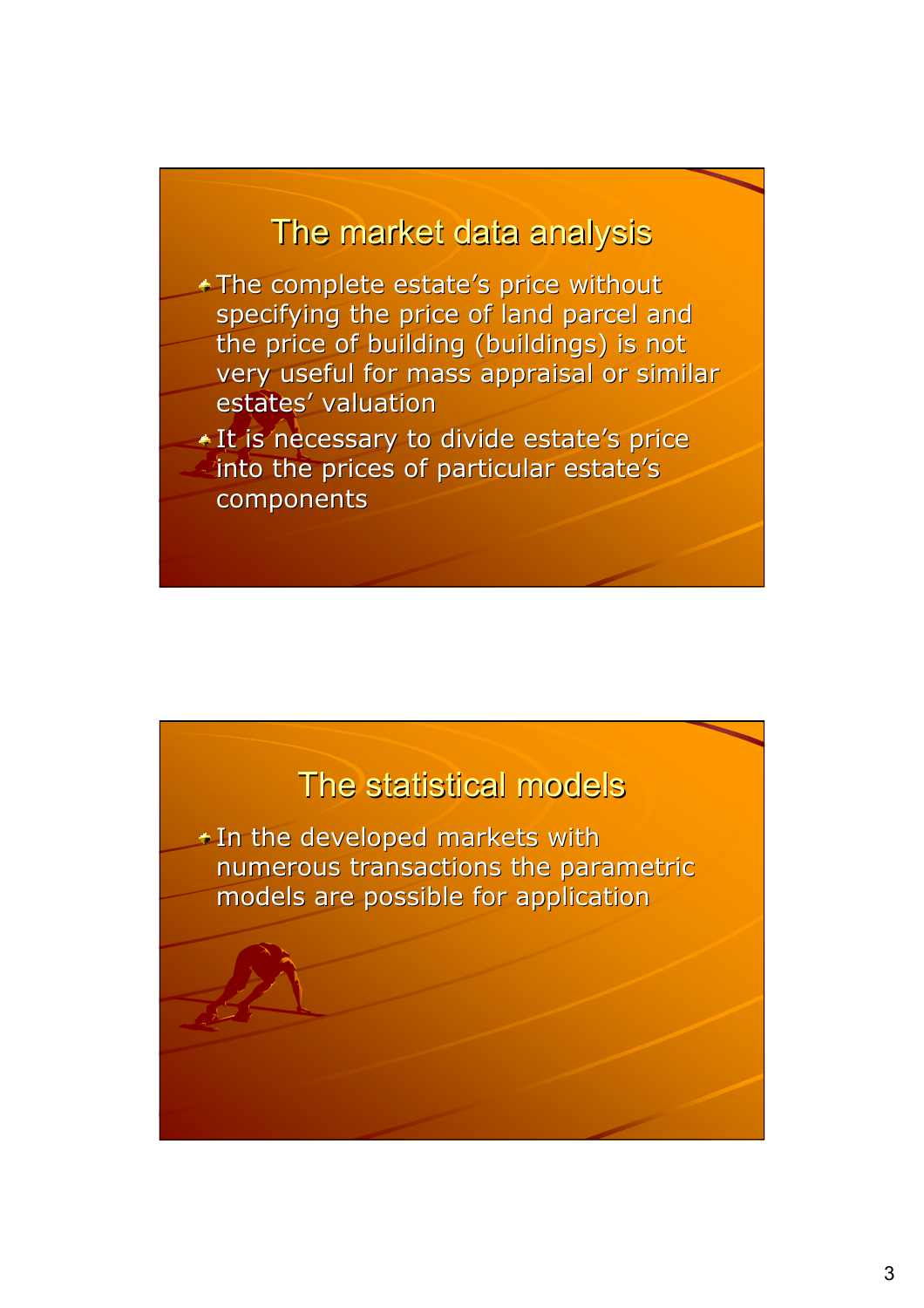# The estate's price formula

The j-estate's price formula has the following form

- $C_{Tj} = S_1 \cdot c_1 + S_2 \cdot c_2 + ... + S_i \cdot c_i$
- The symbols are explained below:
- $C_{Tj}$  transaction price for whole j-estate,
- $S_i$  the area of every i-element (parcel, parcel)
	- parts having defined soil classes, flat or
- building usable areas or whole building),
- $\div$  i-element unit price. *i c*

## **Conditional models**

+ For poorly developed real estates' markets with small transaction markets with small transaction numbers, the conditional models are possible for application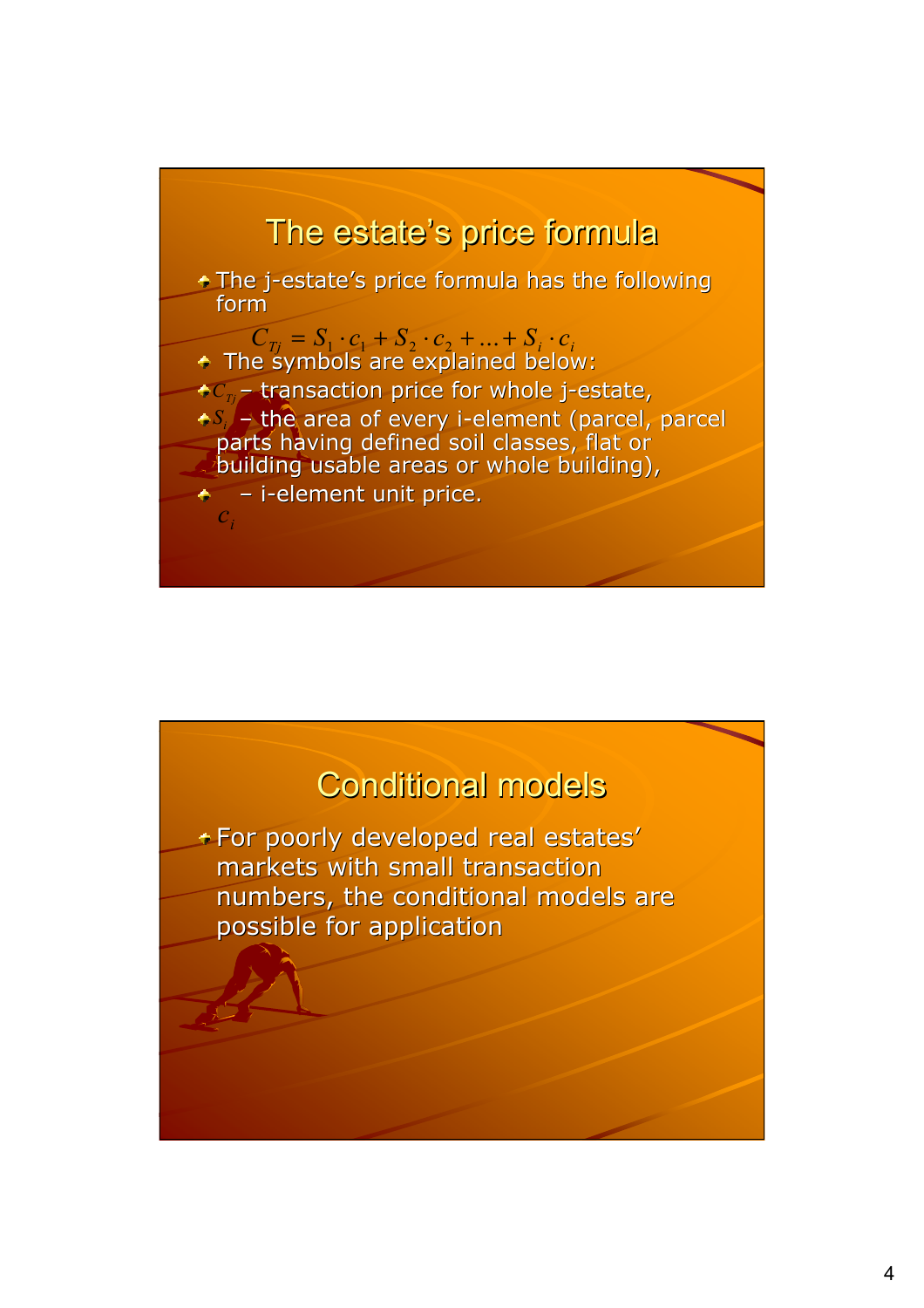#### Cadastral tax public opinion

- The important problem concerning cadastral <sup>\*</sup><br>value introduction into legal regulations is negative public opinion on real estates' tax reforms,
- $\div$  It would be welcome to introduce an obligation of cadastral value calculation,
- $\div$  During that time, the legal status for all real estates in Poland should be cleared,
- All the real estates should be explicitly related<br>with tax payers and the necessary changes in taxation system should be performed